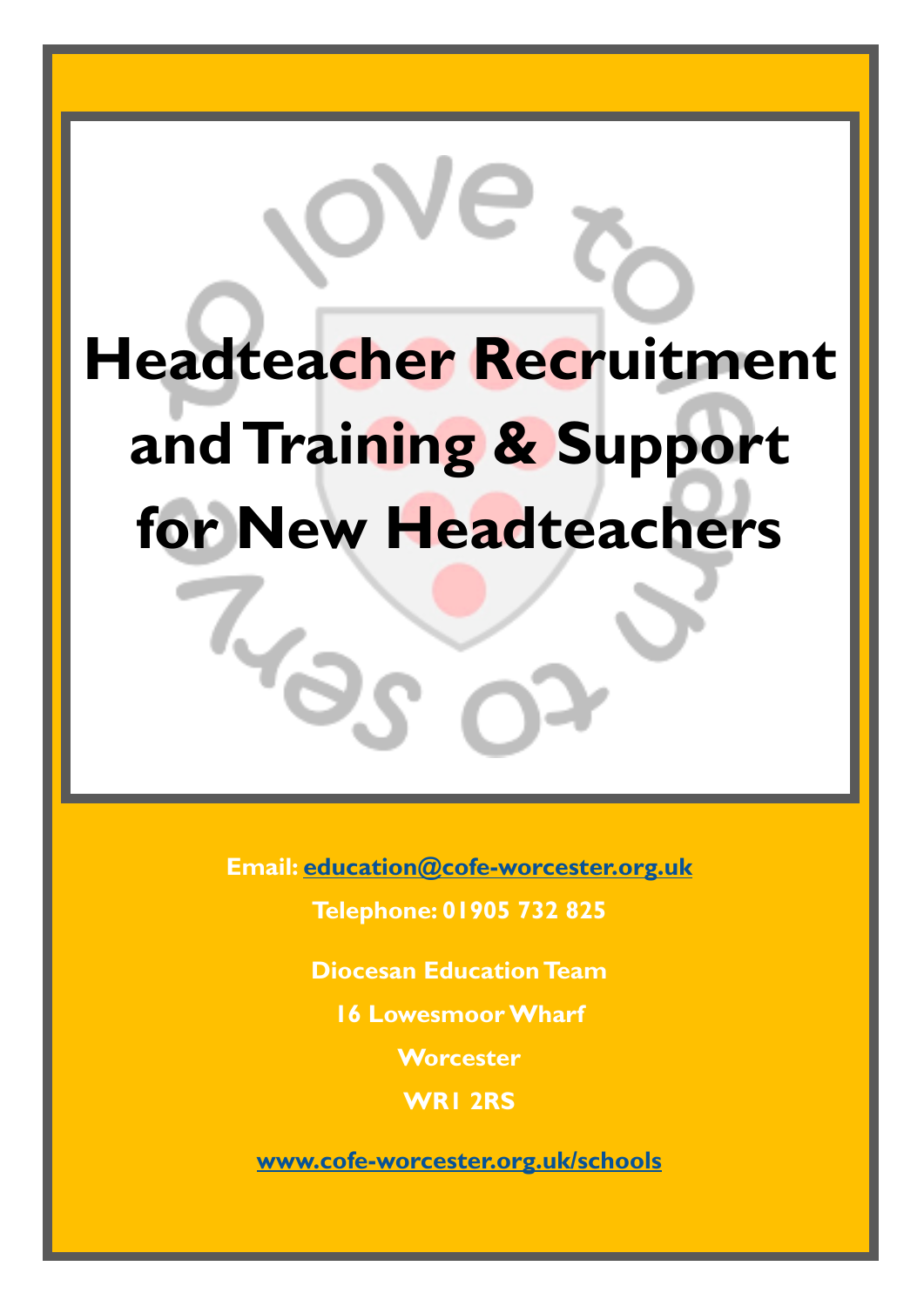# **Foreword from Tim Reid, Diocesan Director of Education**

I am delighted to introduce you to our packages designed to support schools with Headteacher recruitment and subsequent training and support for new Headteachers. These packages have been created to ensure that Governing Boards receive the support they need to successfully recruit new school leadership and new Headteachers have the training and support needed to ensure smooth transition in to church school headship.

Varying levels of support are included within our Headteacher Recruitment packages, with our core service (Package A) accessible at no cost to all schools.

All new headteachers will benefit greatly from accessing our New to Church School Headship package and we encourage all Governing Boards to provide this as part of their new headteacher's initial professional development. We also highly recommend that all church schools have some form of school effectiveness support. The Diocesan Education Team offers school effectiveness support through our specific School Effectiveness Support Service Level Agreement (SLA). Members of the Diocesan Education Team will be allocated to your school to support with all packages.

New leaders, governors and wider staff can access further training and support on the specific aspects of leading and working in a church school through our separate Training & Support SLA.

If you have any further questions, or would like to discuss the content of packages further, please contact the Education team by telephone on 01905 732825, or by email on education@cofe-worcester.org.uk, and they will be delighted to discuss your requirements in greater detail.



**Tim Reid Diocesan Director of Education**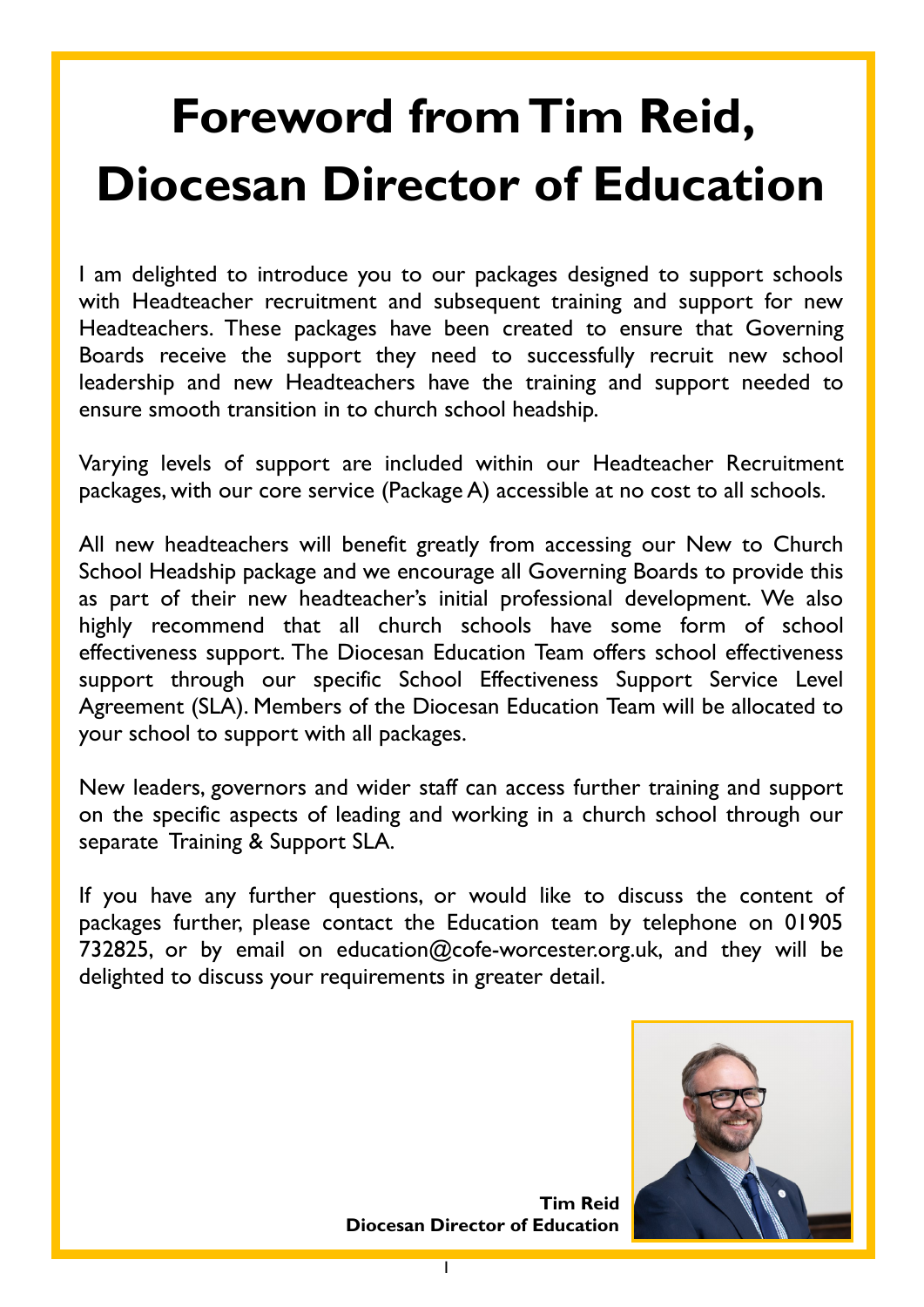#### Headteacher Recruitment

#### Package A: **Free to all church schools**

Package A includes the following support:

- attendance of a member of the Diocesan Education Team to a two-hour pre-advertisement meeting to discuss:
	- o the appointment timeline
	- pay-scale
	- o creating an advert
	- developing relevant job description and person specification
- furnishing the Governing Body with the relevant generic documentation with which they can run the full recruitment process, including:
	- sample school information packs
	- shortlisting procedures
	- sample interview questions and tasks
- attendance of a member of the Diocesan Education Team to a **one-day** interview process.

#### Headteacher Recruitment

#### Package B: **£300**

Package B encompasses Package A in addition to the following support:

- attendance of a member of the Diocesan Education Team to a shortlisting meeting, to include:
	- bespoke shortlisting matrix based on person specification
- timetabling of the recruitment process day(s) including all tasks and interviews
- bespoke / additional questions and tasks for use on the interview day(s).

#### Headteacher Recruitment

#### Package C: **£450**

Package C is formed from both Packages A and B, also including attendance of a member of the Diocesan Education Team for a **two-day** interview process.

**2**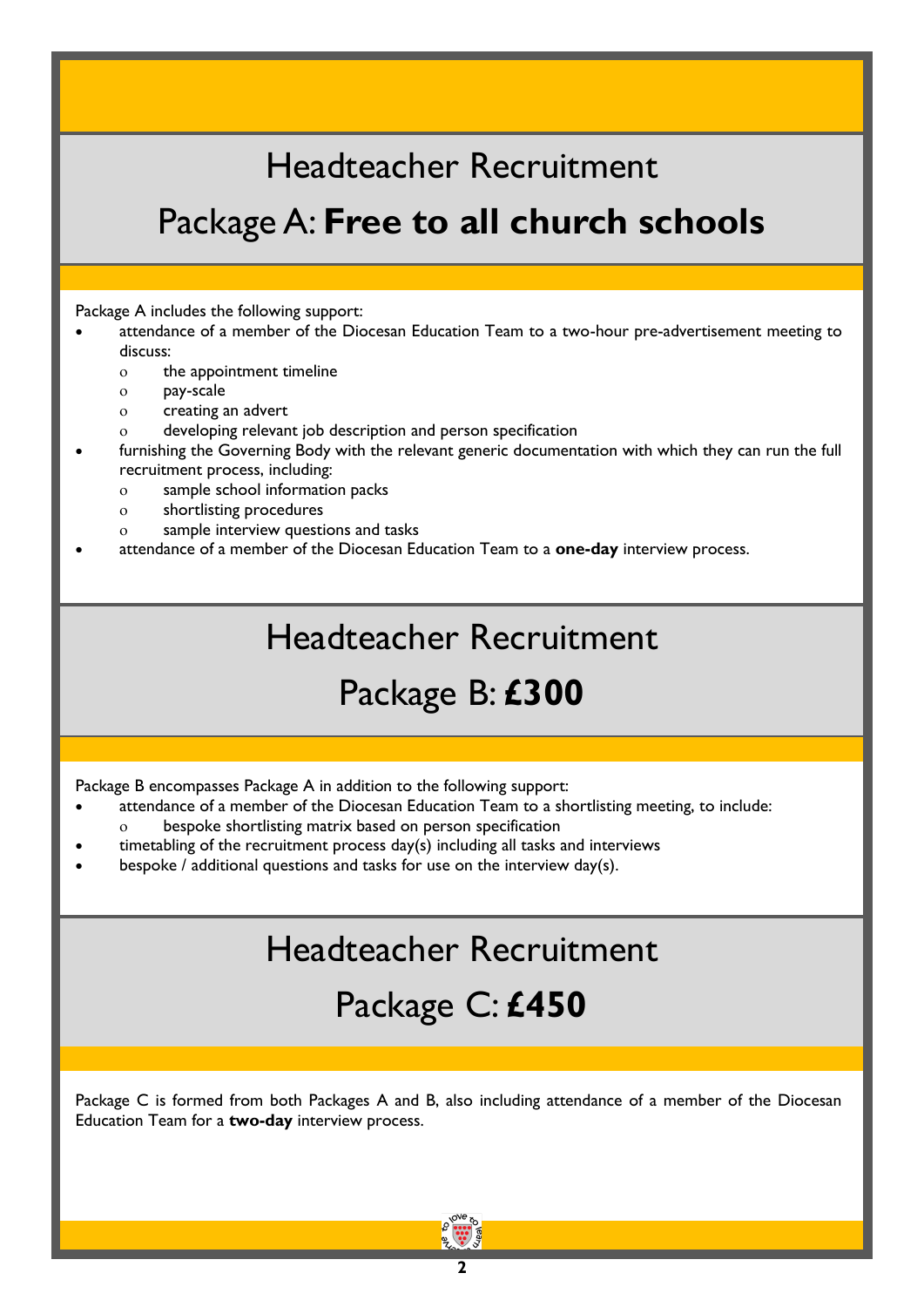### Training & Support for New Headteachers New to Church School Headship: **£550**

This package has been designed with those new to church school headship in mind and includes the following support:

- one-to-one session on the Statutory Inspection in Anglican and Methodist Schools (SIAMS) framework and agenda to include:
	- An overview of the Seven Strands of SIAMS:
		- Strand 1: vision and leadership
		- Strand 2: wisdom, knowledge and skills
		- Strand 3: character education: hope, aspiration and courageous advocacy
		- Strand 4: community and living well together
		- Strand 5: dignity and respect
		- Strand 6: the impact of collective worship
		- Strand 7: the effectiveness of religious education
	- A discussion around self–evaluation in relation to the SIAMS framework.
- one-to-one session on developing a clear Christian vision to discuss:
	- how the school's Christian vision underpins its values, strategic plans, policies, curriculum, relationships, spirituality, moral and character development (including courageous advocacy) and charity partnerships
	- how collective worship plays a critical role in embedding and celebrating Christian vision.
- whole school teaching and learning review as a baseline for school improvement priorities to include:
	- a learning walk, visiting all classes to observe the teaching and learning in core subjects
		- work scrutiny of English and Mathematics books and Early Years Foundation Stage (EYFS) learning journals where applicable
		- discussions with middle leaders / core subject leaders
		- discussions and feedback with senior leaders and governors
		- a written report outlining the current strengths of the school and areas for development.

#### School Effectiveness Support SLA: **Various costs**

We highly recommend that all church schools have some school effectiveness support and this can be accessed through our School Effectiveness Support Service Level Agreement (SLA) which offers the following:

| Package I<br>Headteacher Performance Appraisal<br>Half Day Review of School Priorities<br>6 Days of School Effectiveness Support | £3,100 | <b>Core Service I:</b><br>Headteacher Performance Appraisal        | £400 |
|----------------------------------------------------------------------------------------------------------------------------------|--------|--------------------------------------------------------------------|------|
| Package 2<br>Half Day Review of School Priorities<br>6 Days of School Effectiveness Support                                      | £2,700 | <b>Core Service 2:</b><br>Whole Day School Review                  | £450 |
| Package 3<br>Headteacher Performance Appraisal                                                                                   | £1,900 | <b>Core Service 3:</b><br>Full Day of School Effectiveness Support | £450 |
| Half Day Review of School Priorities<br>3 Days of School Effectiveness Support                                                   |        | <b>Core Service 4:</b><br>Half Day of School Effectiveness Support | £275 |
| Package 4<br>Half Day Review of School Priorities<br>3 Days of School Effectiveness Support                                      | £1,500 |                                                                    |      |